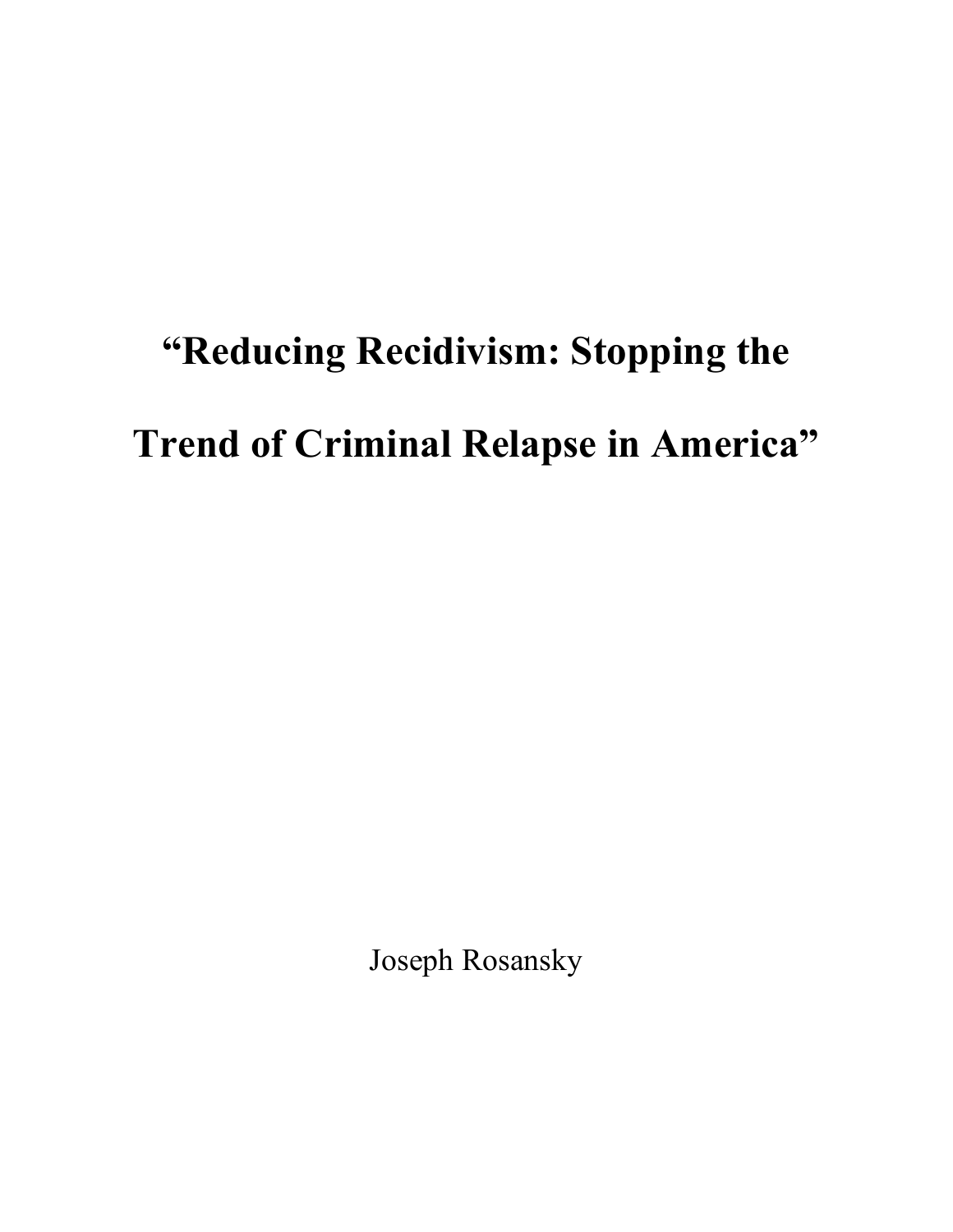The corrections system in the United States has come under serious scrutiny in the past few years. Since the early 1900's the inmate population in the United States has grown tremendously. No other country in the world has such a high percentage of its population incarcerated. About 750 people out of every 100,000 are incarcerated in the United States. The world average is only 166 per 100,000. Our high incarceration rate has helped boost the United States' annual budget for law enforcement and corrections to over \$200 billion (Webb 2007). One of the underlying causes for the large number of inmates in the United States corrections system is recidivism. Recidivism is when a criminal, released from incarceration, relapses into criminal behavior and is re-imprisoned. The recidivism rate in the United States is 67% (Aborn 2005). Two thirds of the inmates released from United States' correctional institutes will be incarcerated again. There are, however, steps that can be taken to reduce the recidivism rate. Many people feel that our punitive practices of incarceration stigmatize criminals and lead to large inmate populations. They promote programs of restorative justice instead. Other programs including drug rehabilitation, family services, and education have all proven to reduce recidivism rates. The United States must reverse its trend of increasing prison populations and reduce recidivism by involving convicted criminals in these programs.

Restorative justice is a system of criminal rehabilitation that focuses on the damages caused to individuals and communities by criminal offenders. Its goal is to make offenders take responsibility for their actions. Advocates of restorative justice feel that incarceration does not teach offenders that their actions are morally wrong. Their crimes are treated as violations of state laws and not wrongs against their peers and communities. The theory of restorative justice is built upon human morality. The victim of a crime plays a central role in the reconciliation of the offense which is usually accomplished through restorative dialogue and reparations.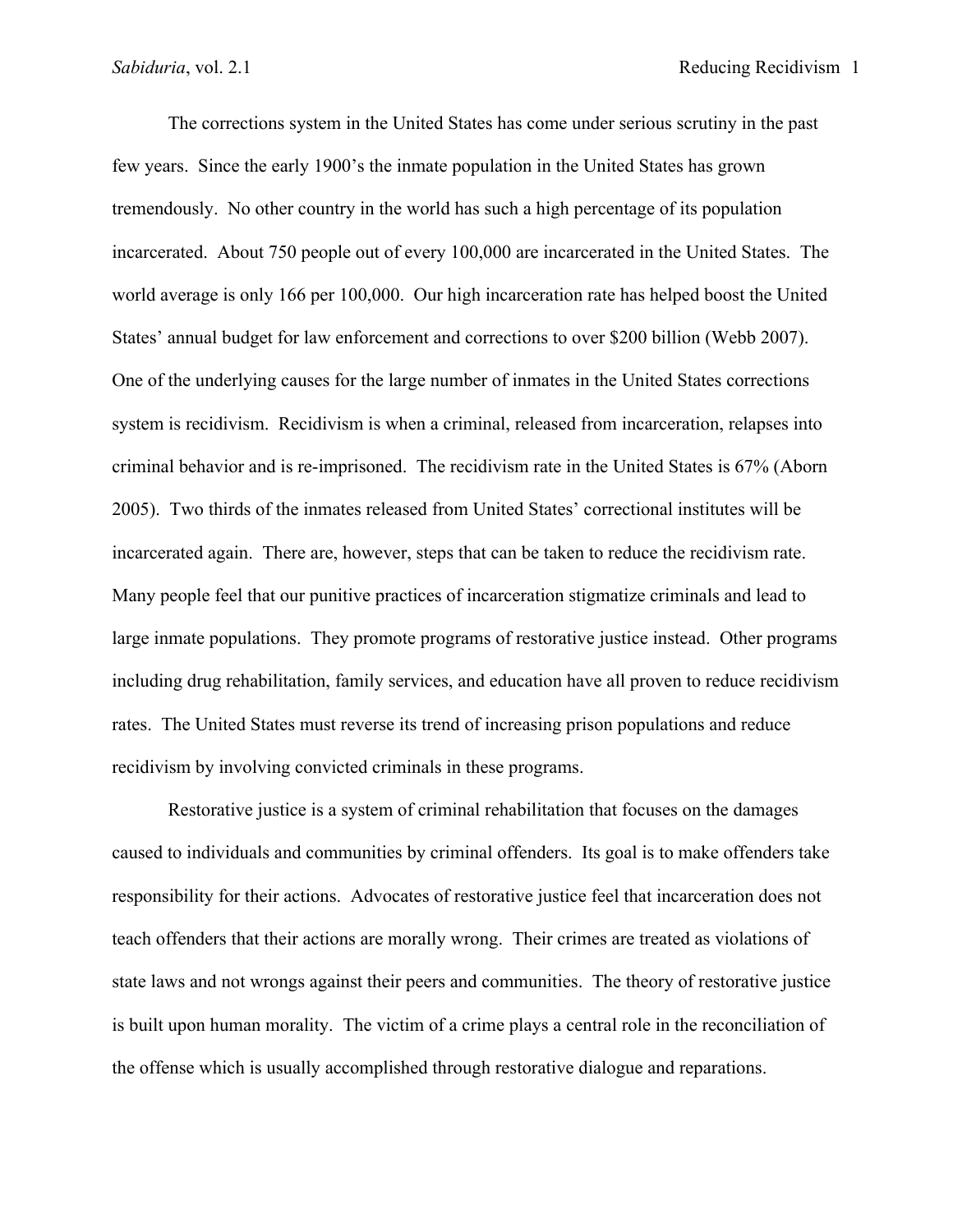The process of restorative dialogue serves two purposes. First, the victims are given a chance to confront the offender and bring closure to the incident. Second, the offenders are brought face to face with the victims of their crimes and forced to see the effects of their actions. Criminal hearings are usually impersonal and bureaucratic. They create an adversarial relationship between the offender and the court system. The offender is focused on his legal situation and how to reduce the penalties for his actions. The system does not help the offender to realize the human costs of his actions. The process of restorative dialogue forces the offender to sit face to face with his victim and personalizes his crime (Duzr and Wertheimer 2002). After restorative dialogue offenders can begin to be reintegrated into society.

Reintegration is an essential part of restorative justice. Once the victim has gotten closure and the offender has taken responsibility for his actions, the offender can begin to become a normal member of society. The current corrections system stigmatizes offenders. It labels them as criminals who deserve to be punished and casts them out from normal society. Albert A. Duzr and Alan Wertheimer wrote, "Stigmatization is ultimately counterproductive because outcasts tend to reject their rejecters" (2002: 8). Reintegration is a process in which an offender's community expresses their disapproval of the offender's actions but agrees to accept the offender back into their society. In this way the offender is not cast out but assimilated into his community. Ideally this would reduce the recidivism rate of offenders by reintegrating them into society instead of ostracizing them as criminals (Duzr and Wertheimer 2002).

Unfortunately, restorative justice is not perfect. There are no serious punishments to deter criminals from committing crimes. Under restorative justice a thief may have to pay his victim back for the stolen property in addition to some extra reparations. That may not deter the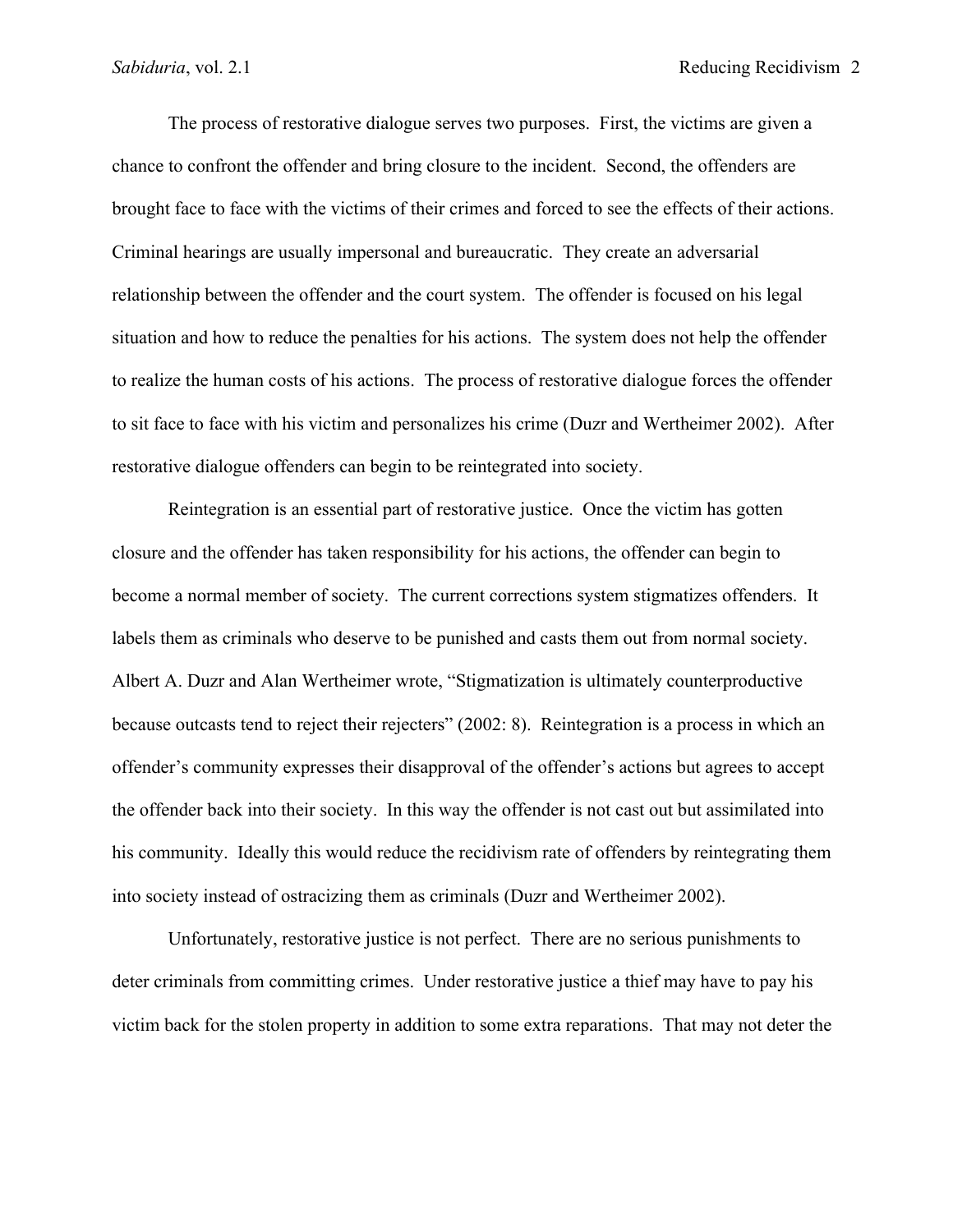thief because he may decide that the rewards of the crime are worth the risk of repaying the victim.

In Vermont and Minnesota, restorative justice has been applied to the criminal system in certain cases. Instead of abolishing incarceration, these states have used restorative justice as a rehabilitation tool to supplement it. Offenders who complete restorative justice programs can benefit from reduced sentences (Immarigeon 1995). Both the offenders and the victims are able to benefit from the process of restorative justices without removing the deterrent of punishment. While the theory of restorative justice provides some alternatives to simple incarceration and may reduce recidivism, it still needs some study and fine tuning before it can be considered a solution.

Drug rehabilitation is something that has proven to help recidivism rates. There have been many studies done in the United States documenting the high crime rates associated with drug use. These studies show that crime rates are higher while addicts were using drugs; there is a connection between the amount of drugs used and the amount of crimes committed, and that drug users commit more crimes than average criminals (Inciardi et al 1997).

There are a large percentage of inmates who could be reached by drug treatment programs. The Federal Bureau of Prisons reported that 52.2% of inmates housed in federal prisons were held on drug offenses (United States 2009). While there are inmates who are incarcerated for selling drugs, not for using them, four out of every five people arrested for drug offenses are arrested for possession (Webb 2007).

Drug treatment programs can significantly reduce recidivism. A study published in 1997 by James A. Inciardi et al. compiled data from Delaware on inmates who receive treatment both in prison and in a work release program followed by aftercare. The study shows just how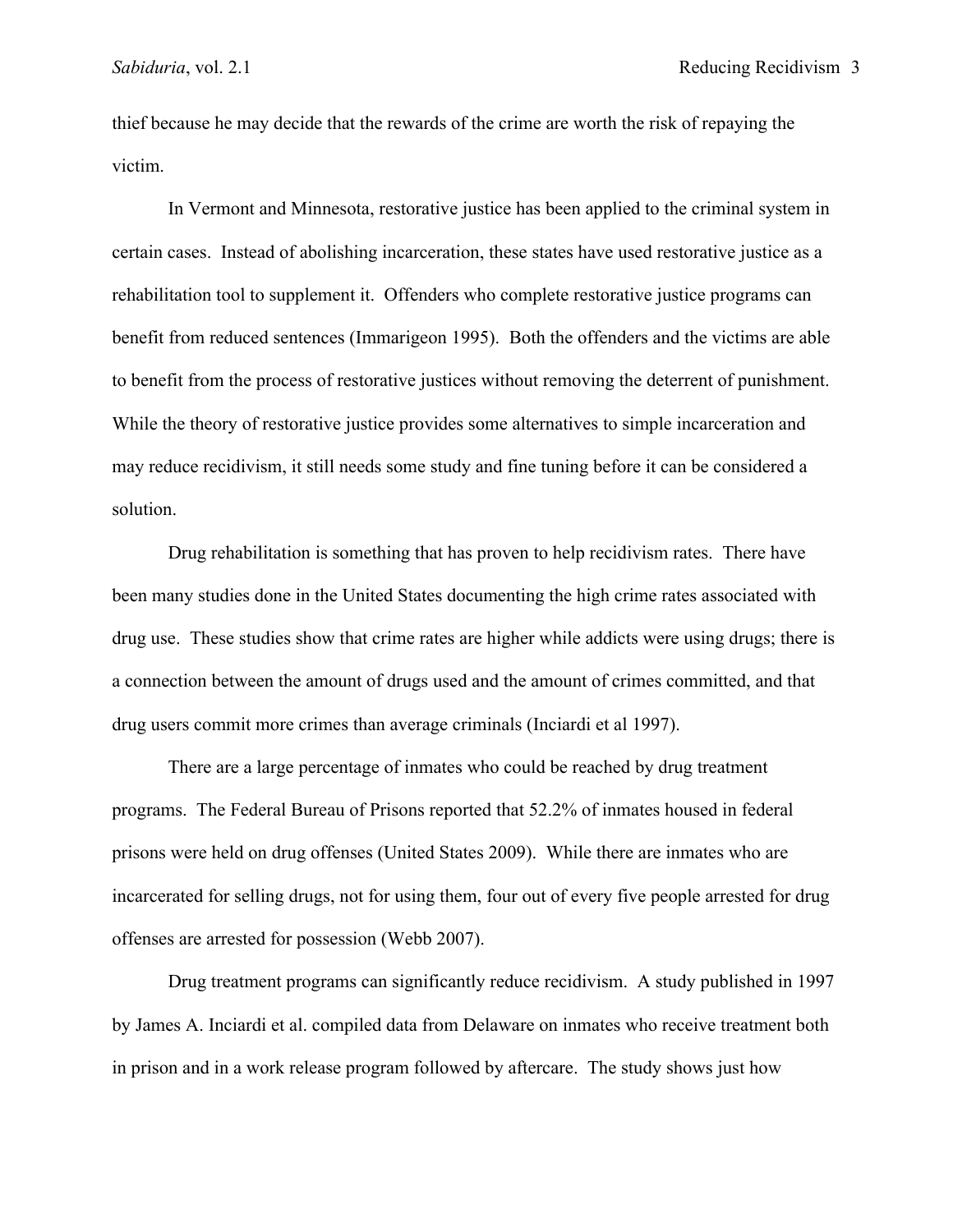effective treatment can be. More than three fourths of the offenders who complete both in-prison treatment and the work release program with aftercare do not recidivate. The study also shows that inmates who only complete the in-prison treatment and do not move on to the work release and aftercare program are more likely to recidivate than those who do not participate in any programs at all. This illustrates the importance of continued treatment after a prisoner's release. A prisoner's reintegration into society is the most important part of their recovery (Inciardi et al 1997).

Another factor in prisoners' likelihood to recidivate is their family relationship. Prisoners' recidivism rates are associated with the amount of contact they receive with their families. Prisoners are also less likely to recidivate if they live with their spouses after returning home from prison (Austin and Hardyman 2004). Some states, like Pennsylvania, have incorporated family programs into their corrections system.

In the Pennsylvania prison system they have programs designed to help inmates maintain and improve their family relations. In the state's prisons for women the program includes parenting classes, child development classes, and counseling to help them cope with the difficult task of parenting while they are incarcerated. The most important part of the program is a playroom where children can interact with their mothers and a mother-child retreat. The communities surrounding the prisons also help out. Many families offer housing for children and relatives who travel long distances so they can visit for multiple days (Couturier 1995).

The men's prisons in Pennsylvania are also developing programs to improve their inmates' family relationships. They have built child playrooms where fathers can interact with their children in a positive setting as well as counseling groups to help fathers improve their parenting skills and increase family contact. There are multiple community organizations which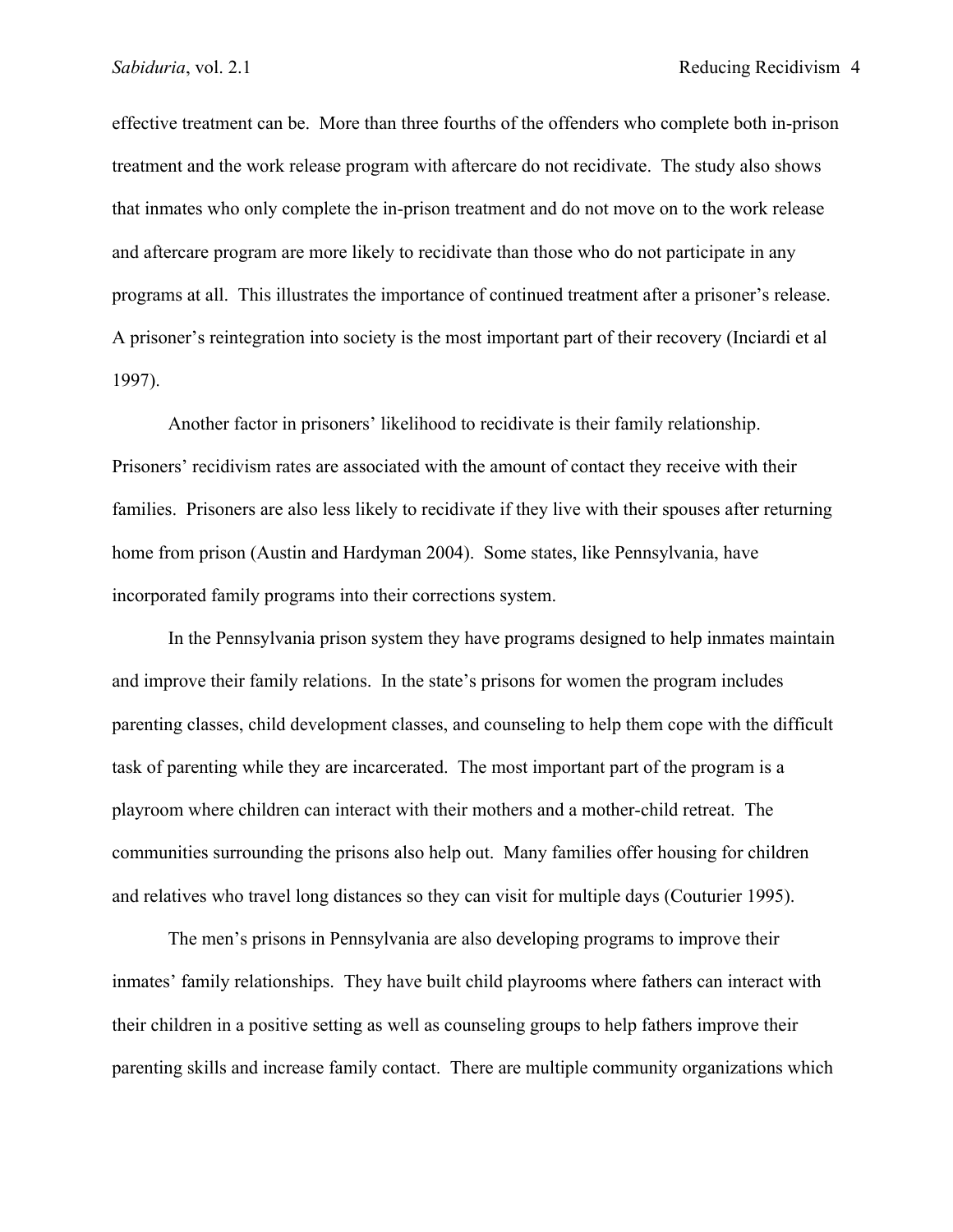conduct classes, seminars and counseling sessions (Couturier 1995). These family services are an example of how states can improve their corrections systems to help inmates establish and maintain healthy family relationships and reduce recidivism. In addition to family services, educational programs also help improve recidivism rates.

Education is something that a majority of the inmates in the United States correction system lack. Only 25% of state prisoners have completed their high school education. There are classes offered in facilities as well as internet based classes to provide inmates with educational opportunities. There are programs for obtaining both high school general equivalency degrees and college degrees. Many correctional systems offer reduced sentencing for inmates who complete educational programs ("Postsecondary" 2003).

While many people feel that education is beneficial to inmates, some feel that they have not earned the privilege of taking college level courses or obtaining a postsecondary education. A study done in New York, however, shows that inmates who complete a postsecondary education while incarcerated are four times less likely to recidivate. This makes postsecondary education a valuable tool in rehabilitating criminals and introducing them back into functioning society. Unfortunately, federal and state governments have continuously cut funding for prisonbased educational programs over the last decade. In 1994, the federal government made inmates ineligible for Pell Grants which were the largest source of funding for postsecondary education within the correction system. Since 1994 there has been a drastic decrease in postsecondary education of inmates. In 1993, 83% of all corrections systems offered programs for postsecondary education, by 2000 that number had dropped to only 27% ("Postsecondary" 2003).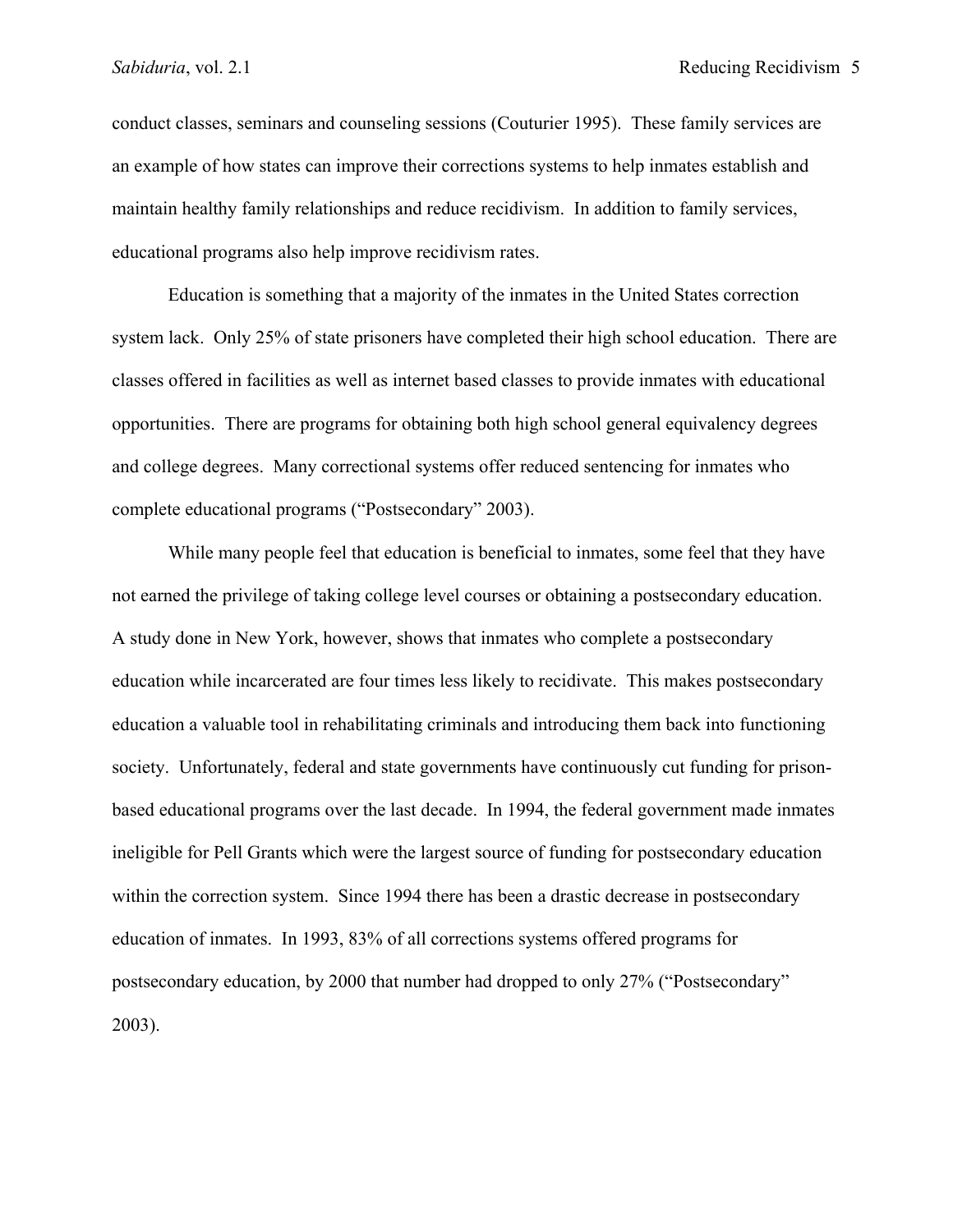Recently, some states have renewed their interest in postsecondary education, but many continue to cut its funding in order to save money. The Correctional Education Association did a study comparing the recidivism rates of over 3000 offenders in Maryland, Minnesota, and Ohio. They found that the offenders who have taken classes while incarcerated are less likely to recidivate. They also found that for every dollar spent on prisoner education, the government saves two dollars in re-incarceration costs (Lewin 2001). While federal and state governments are saving money in the short-term by cutting funding for education in correctional institutes, they are losing money in the long-term. Education is a proven way to reduce recidivism, but it needs to regain the government support it has lost since 1994 in order to reach its true potential.

Unfortunately, many people in the United States believe that instead of focusing on rehabilitating prisoners and reducing recidivism, we should be building more prisons to house a growing number of inmates. Richard K. Willard wrote an article entitled "There is No Alternative to Building More Prisons," in which he argues that states should not be lenient with "non-threatening" offenders. He states:

"In state and federal penitentiaries alike, most prisoners have long histories of antisocial criminal conduct...We must provide sufficient space in our prisons so that these repeat and violent criminals can be incapacitated for much longer sentences than are now being imposed--not shorter ones."(1995)

This type of thinking has led to the United States owning the largest incarceration rate in the world. While some criminals may be "chronic offenders," not all of the United States' incarcerated population is beyond help. Many rehabilitation programs have proven to reduce recidivism and should be implemented. In these tough economic times, we need to explore longterm solutions to reverse the trend of our growing prison population before increasing our large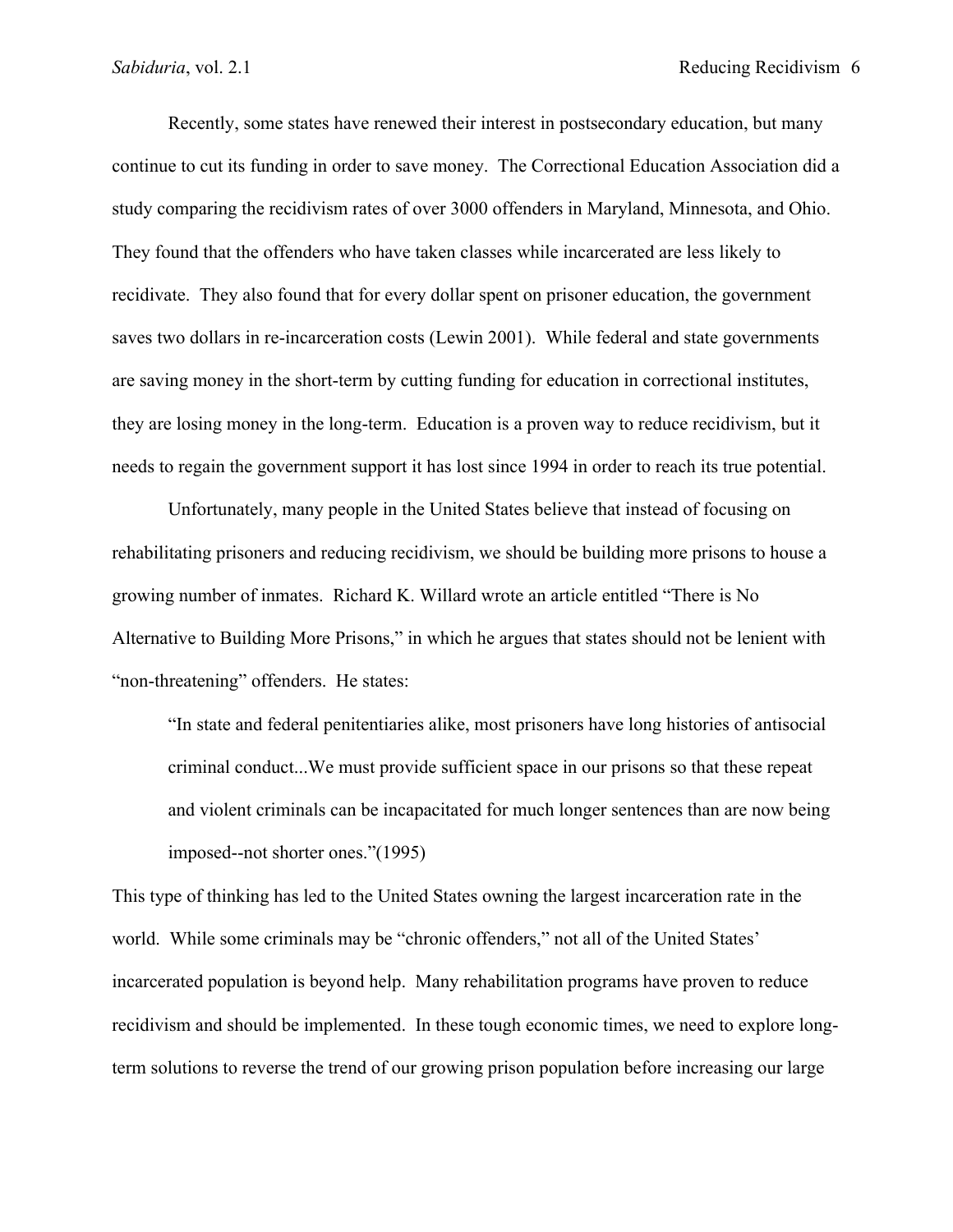budget for law enforcement and corrections by building more prisons. Building more prisons to house a growing number of inmates is not a long-term solution. We need to address the cause of the problem by reducing recidivism rather than locking a larger and larger portion of our population behind bars.

Recidivism is a huge problem for the American people. Minorities suffer worse from its effects than any other people. Census information from 2001 shows that 46% of inmates were African-American and 36% were Hispanic. At that time only 12.3% of the United States population was African-American and 12.6% Hispanic, making the amount of minorities incarcerated in the United States hugely disproportionate (Harrison and Beck 2002). African-Americans are also 5% more likely to recidivate than whites (Langan and Levin 2002). This makes reducing recidivism very important to the American minority communities.

Sadly, the programs that reduce recidivism have not received the support they need in order to be effective. A survey of prisoners about to be released in 1997 shows that only 35% had participated in any kind of educational program and only 13% had participated in any kind of prerelease program (Lynch and Sabol). The United States has the worst incarceration rate in the world. It has an opportunity to reduce its incarcerated population and improve the futures of its inmates by reducing the recidivism rates. This can be accomplished through programs like drug rehabilitation, family services, and education. There are also unexplored opportunities that restorative justice offers. Recidivism must be fought with community support. The most important step in rehabilitating a criminal is reintegrating them into society. By supporting community-based programs such as restorative justice and by involving inmates in community supported programs, the high recidivism rate in the United States can be reduced.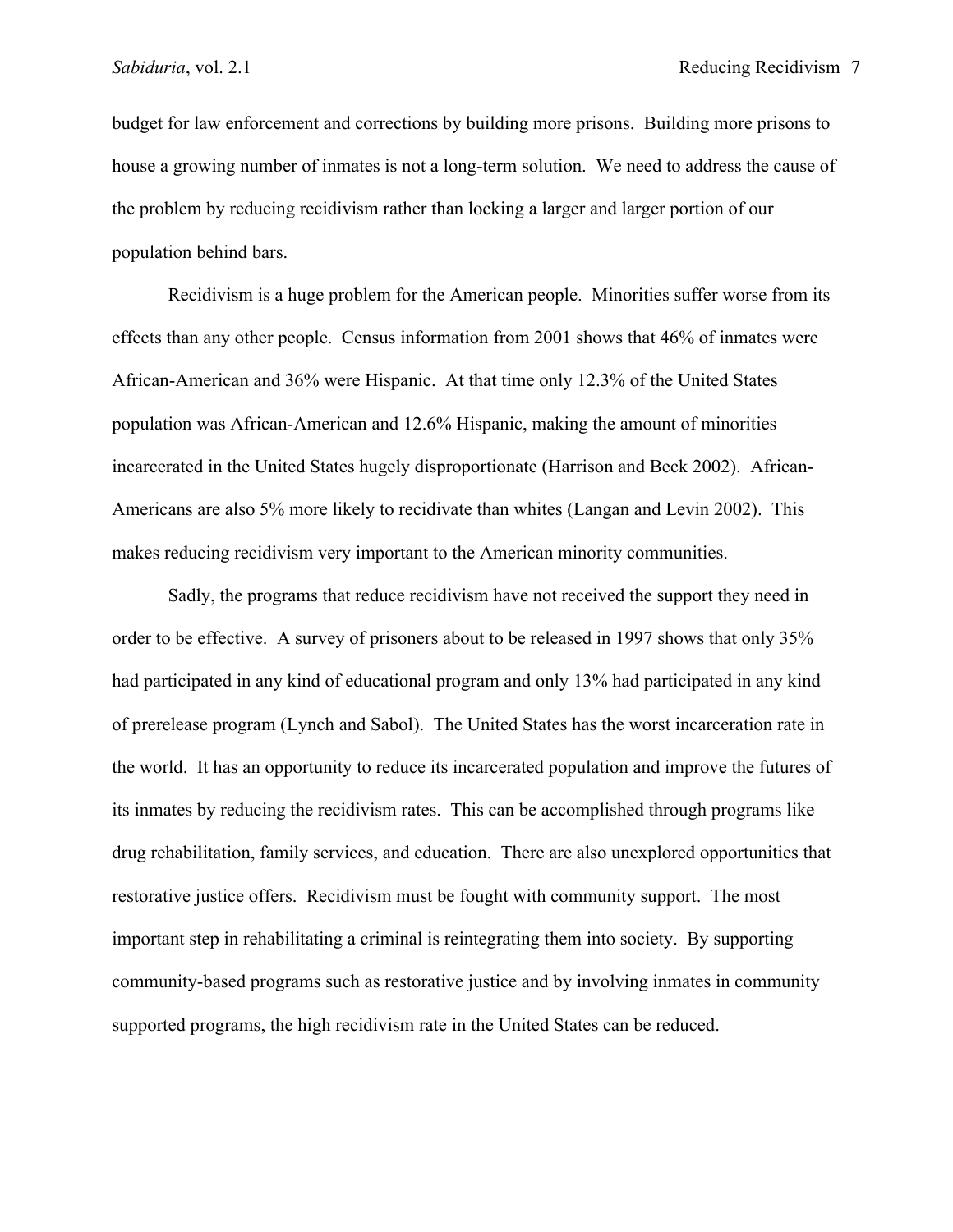## Work Cited

Aborn, Richard M. 2005. "Time to End Recidivism." *The Nation*, March 4, 2005. Retrieved June 5, 2009 (http://www.thenation.com/doc/20050321/aborn)

Austin, James and Patricia L. Hardyman. 2004. "The Risks and Needs of the Returning Prisoner Population." *The Review of Policy Research* 21.1: 13-29. Retrieved May 30, 2009 (http://vnweb.hwwilsonweb.com/hww/results/getResults.jhtml?\_DARGS=/hww/results/ results\_common.jhtml.21)

- Couturier, Lance C. 1995. "Inmates benefit from family service programs." *Corrections Today* 57: 100. Retrieved June 1, 2009 (http://vnweb.hwwilsonweb.com/hww/results/ getResults.jhtml? DARGS=/hww/results/results common.jhtml.21)
- Duzr, Albert W. and Alan Wertheimer. 2002. "Forgiveness and Public Deliberation: The Practice of Restorative Justice." *Criminal Justice Ethics* 21: 3-20. Retrieved June 7, 2009 (http://vnweb.hwwilsonweb.com/hww/results/getResults.jhtml?\_DARGS=/hww/ results/results\_common.jhtml.21)
- Harrison, Paige and Allen Beck. 2002. "Prisoners in 2001." *Federal Sentencing Reporter,* 15: 66-71.
- Immarigeon, Russ. 1995. "Correctional Options: What Works?" *Corrections Today*, 57. Retrieved May 26, 2009 (http://vnweb.hwwilsonweb.com/hww/results/getResults.jhtml? DARGS=/hww/results/results\_common.jhtml.21)
- Inciardi, James A., Steven S. Martin, and Clifford A. Butzin. 1997. "An effective model for prison-based treatment of drug involved offenders." *Journal of Drug Issues*, 27: 261-278. Retrieved May 26, 2009 (http://vnweb.hwwilsonweb.com/hww/results/results\_single\_ ftPES.jhtml? DARGS=/hww/results/results\_common.jhtml.36)